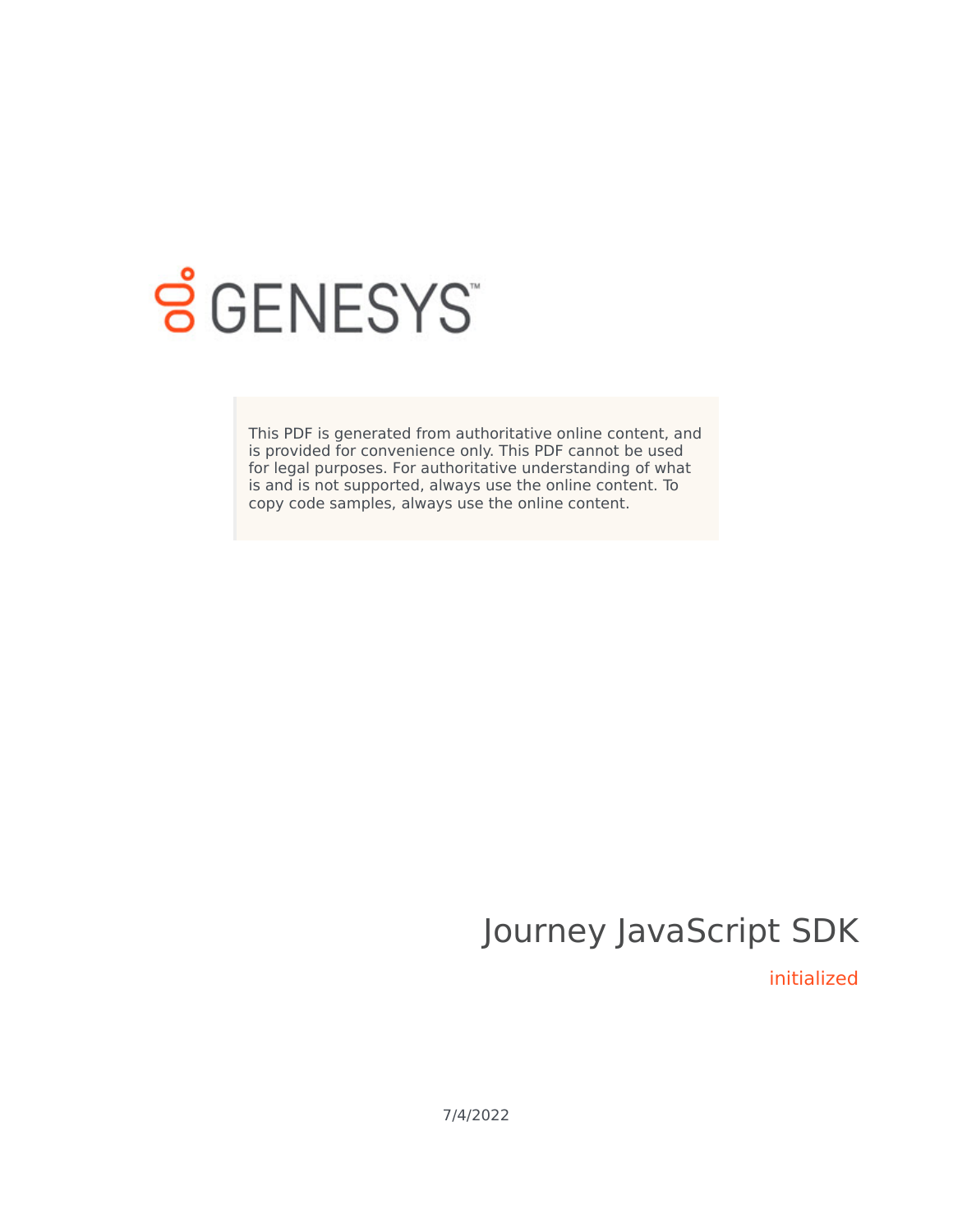### Contents

- 1 [Description](#page-2-0)
- 2 [Signature](#page-2-1)
- 3 [Example](#page-2-2)